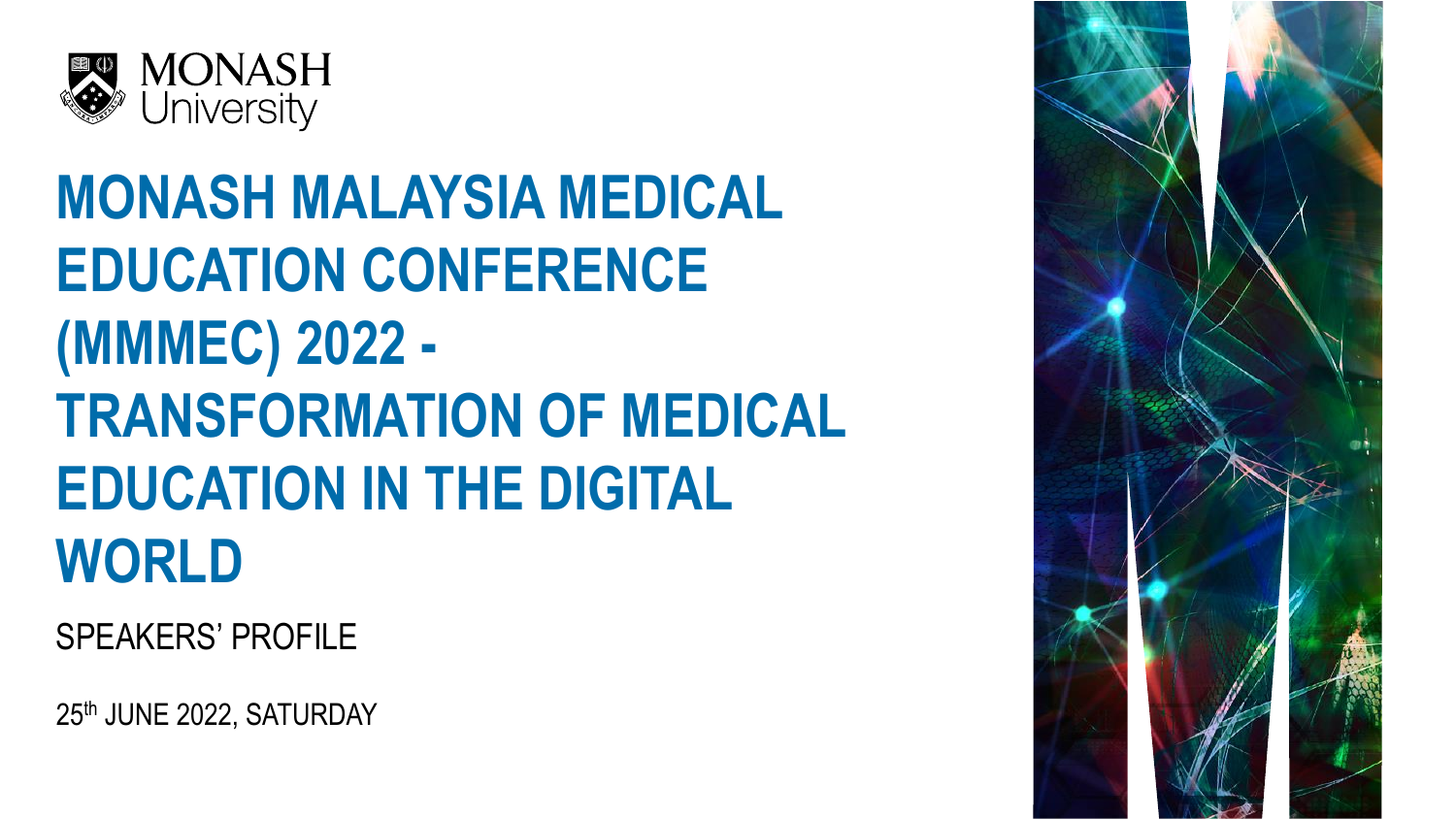### **PROFESSOR CLAIRE PALERMO**

Professor Claire is the Director of the Monash Centre for Scholarship in Health Education and Professor in the Department of Nutrition, Dietetics and Food in the Faculty of Medicine, Nursing and Health Sciences. Professor Claire Palermo works alongside the Deputy Dean (Education) to ensure the quality of teaching in all undergraduate and graduate courses across the faculty.

Claire has a record of sustained educational excellence at Monash University. Claire has dedicated her career to a program of research and education practice focused on preparing health professionals to improve the health of the communities they serve. During her time at Monash, Claire has educated approximately 1,000 dietitians and nutrition scientists and transformed education practice in her discipline.

Claire is an exceptional educator having been awarded the Dean's individual award for teaching excellence in 2009, the Dean's program award for teaching excellence in 2021, a national citation from the Australian Government Department of Education and Training for Outstanding Contribution to Student Learning in 2016 and a national award for Teaching Excellence in 2017. Claire is also a Principal Fellow of the Higher Education Academy and Fellow of Dietitians Australia.

Claire is a nationally and internationally recognized researcher in health professions education.



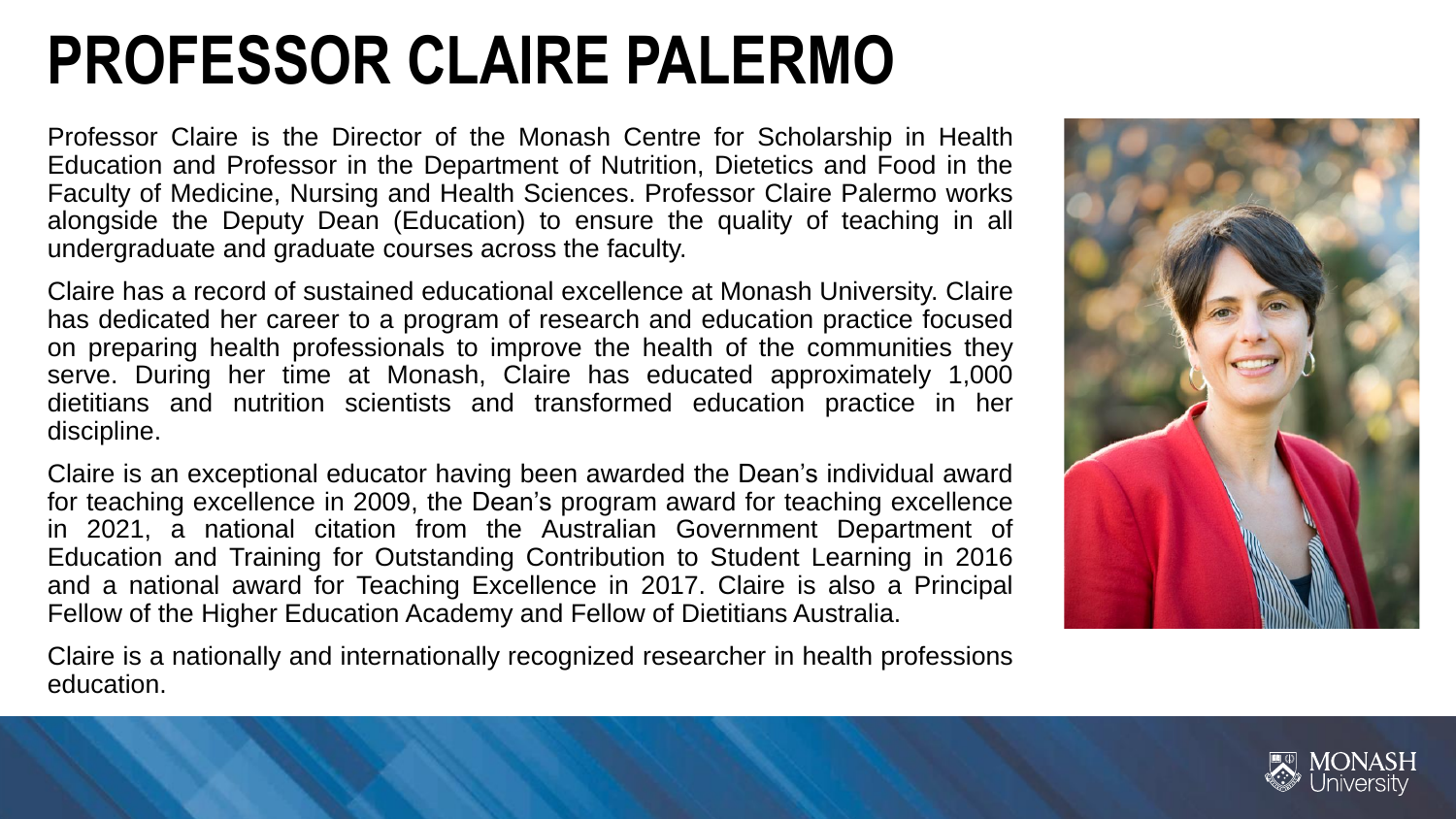# **ASSOCIATE PROFESSOR JULIA HARRISON**

Associate Professor Julia Harrison is the Deputy Head of the Monash Medical Course and has a clinical background in Emergency Medicine. Julia leads the Patient Safety and Preparation for Practice Unit for Monash medical students.

Julia has received national recognition for her work in medical education with an ALTC Teaching Excellence Award and a national Citation Award for her work in patient safety education.

Julia is currently doing a PhD looking into how we can best prepare graduate doctors to cope when they contribute to medical error. Julia has broad interests and experience in health professions education, as she has been teaching medical students, clinicians of all levels and clinician educators for over 2 decades.



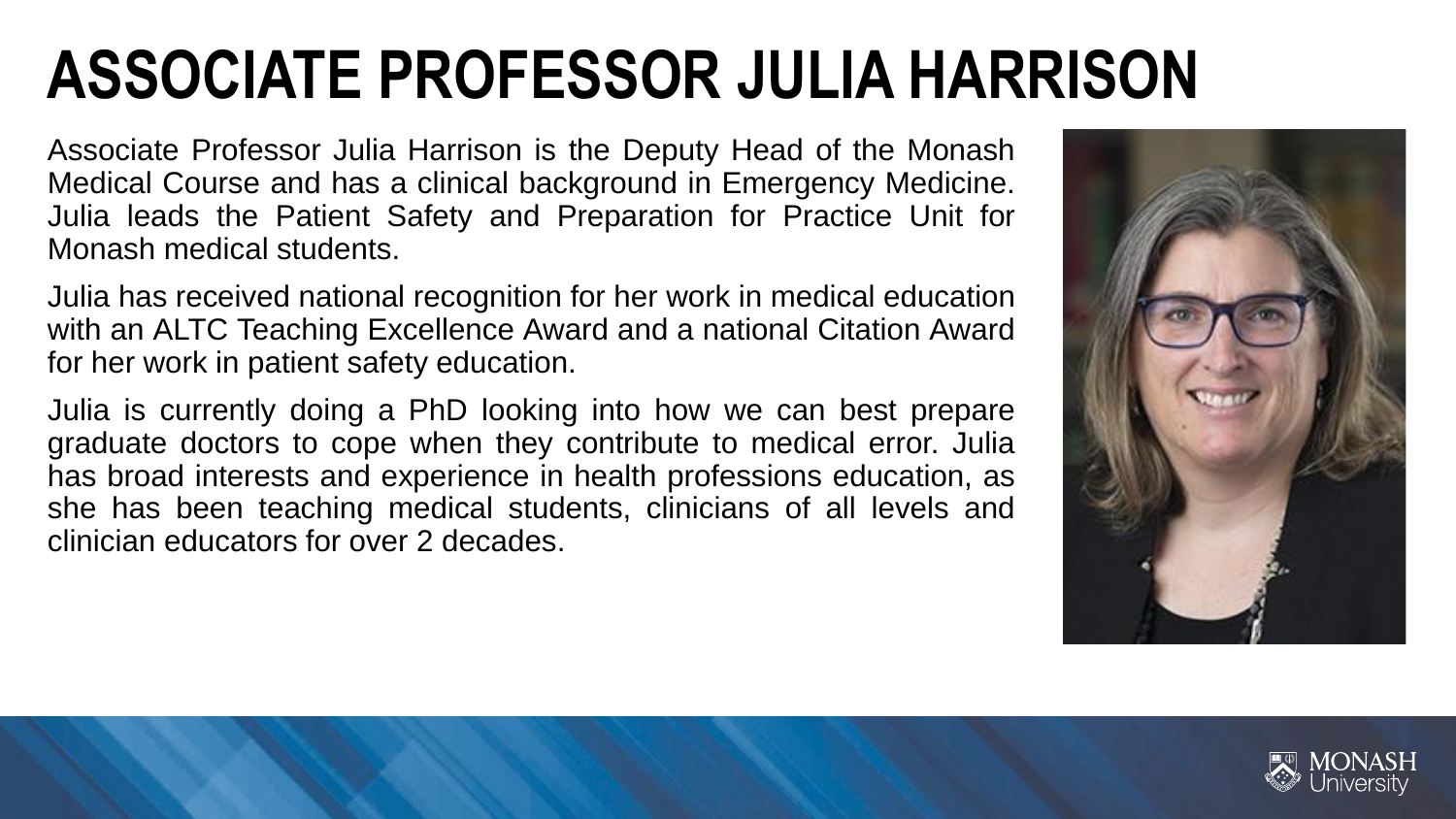## **DR ANDREW TAGG**

Dr Andrew Tagg is an emergency physician with a special interest in paediatrics.

Dr Tagg graduated from Charing Cross and Westminster Medical School, London in 1997 and was subsequently trained as an emergency physician in the NHS, UK. He left the NHS in 2004 to work as a cruise ship doctor, before moving to a better life in Australia. He has worked with AHPRA, Safer Care Victoria and the Australasian College for Emergency Medicine.

In his spare time, he runs the award-winning website, Don't Forget the Bubbles (DFTB) where he is one of the co-founders. DFTB was established in 2013, and aims to improve the ability of all doctors to look after children better. It is a collaborative and open-access resource that aims at delivering high quality online education for all medical practitioners.



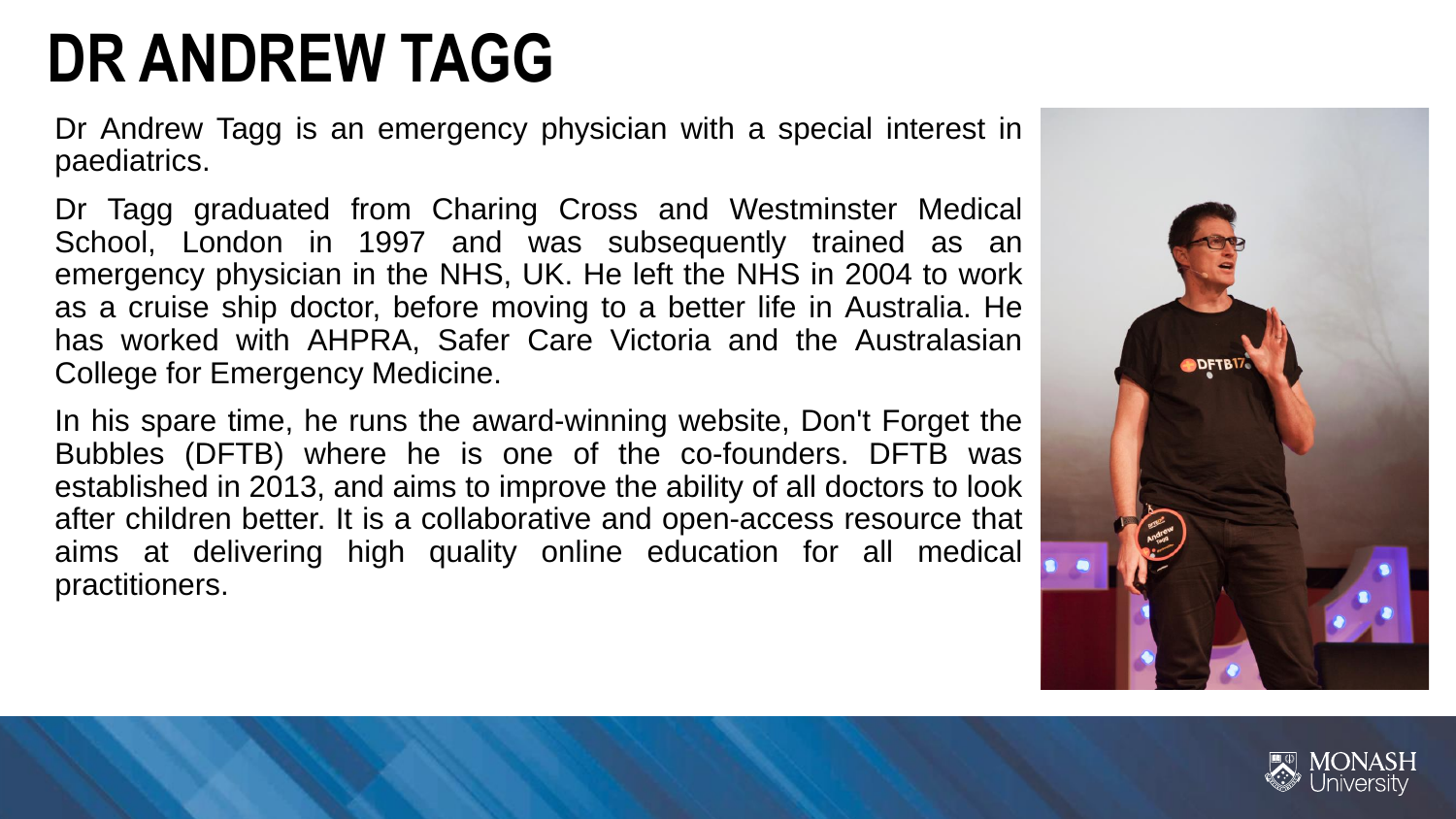### **DR JUDY SNG**

Dr. Judy Sng is a Senior Lecturer and the Education Director of Nursing Curriculum and Digital Transformation in the Department of Pharmacology, Yong Loo Lin School of Medicine, National University of Singapore (NUS).

Dr Judy Sng graduated from NUS with Bachelor of Science in Biomedical Science, and subsequently obtained her PhD in Neuropharmacology in Kanazawa University, Japan. She joined NUS in 2014 on the educator track.

Dr Sng brings along with her a very strong research background, particularly in the areas of Neuroscience epigenetics and healthcare education. Her research interests include e-Learning platforms, interprofessional teaching, digital tagging, virtual patient simulations and epigenetic in neurodevelopment and aging.

Dr Judy developed the Virtual Integrated Patient (VIP), that is an AI-enabled epatient training tool that allows the students to practice before they enter clinician practice. In this session, she will share the journey of developing the VIP and how it is used in medical and nursing curriculum.



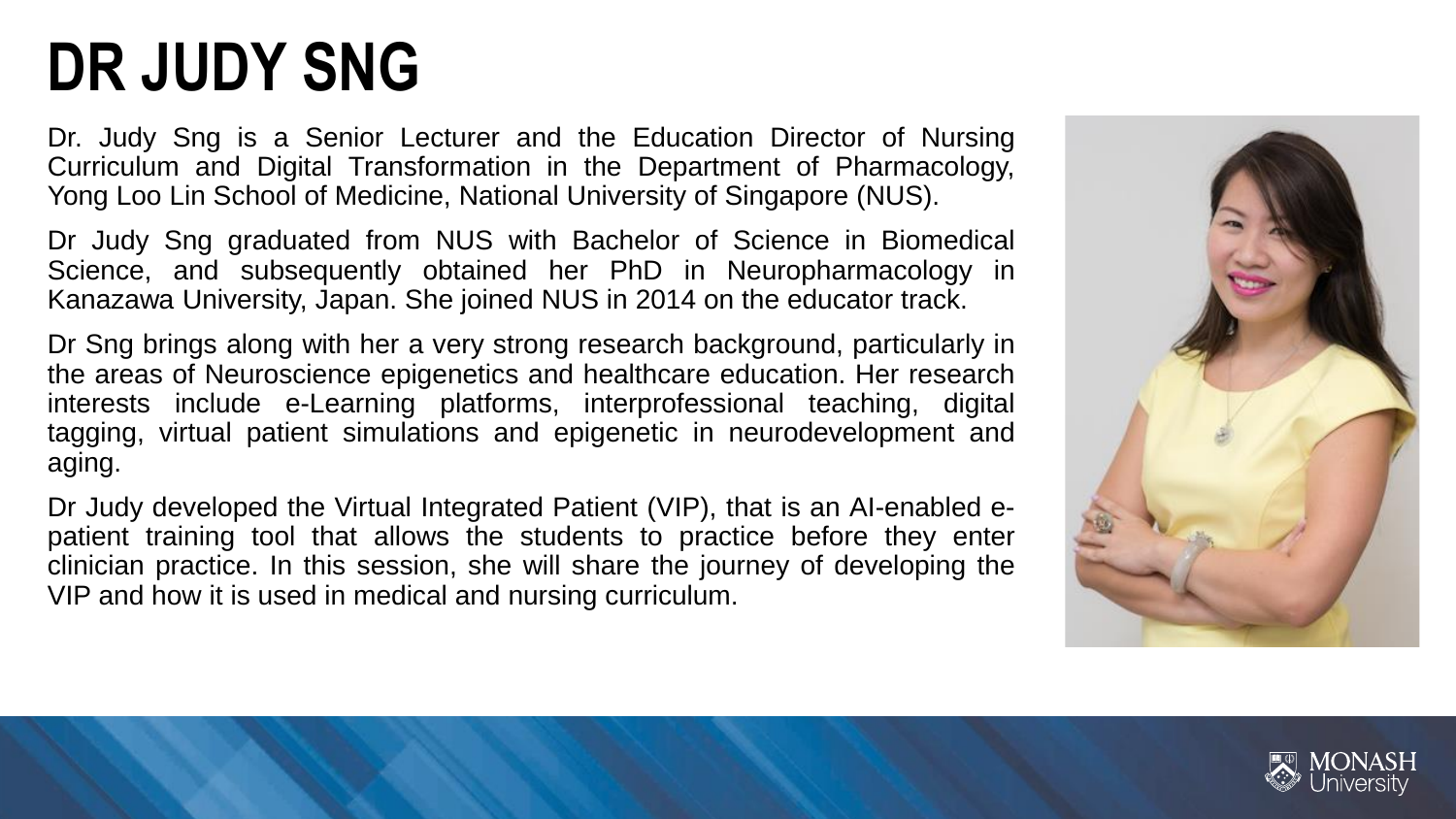### **DR LAU WEE MING**

Dr Lau is a clinician and senior lecturer at the Jeffrey Cheah School of Medicine and Health Sciences, Monash University Malaysia. She is the lead coordinator in the teaching, learning and assessment in Clinical Skills.

She has been actively involved in the implementation, coordination, training and examination of OSCEs for more than 10 years. In addition, she also teaches and assesses Bioethics in the early years.

She believes that learning is lifelong and holds onto the motto "Ancora Imparo" for all stakeholders.

Her current research focuses on maximising opportunities for teaching, learning and assessment in times of crisis.